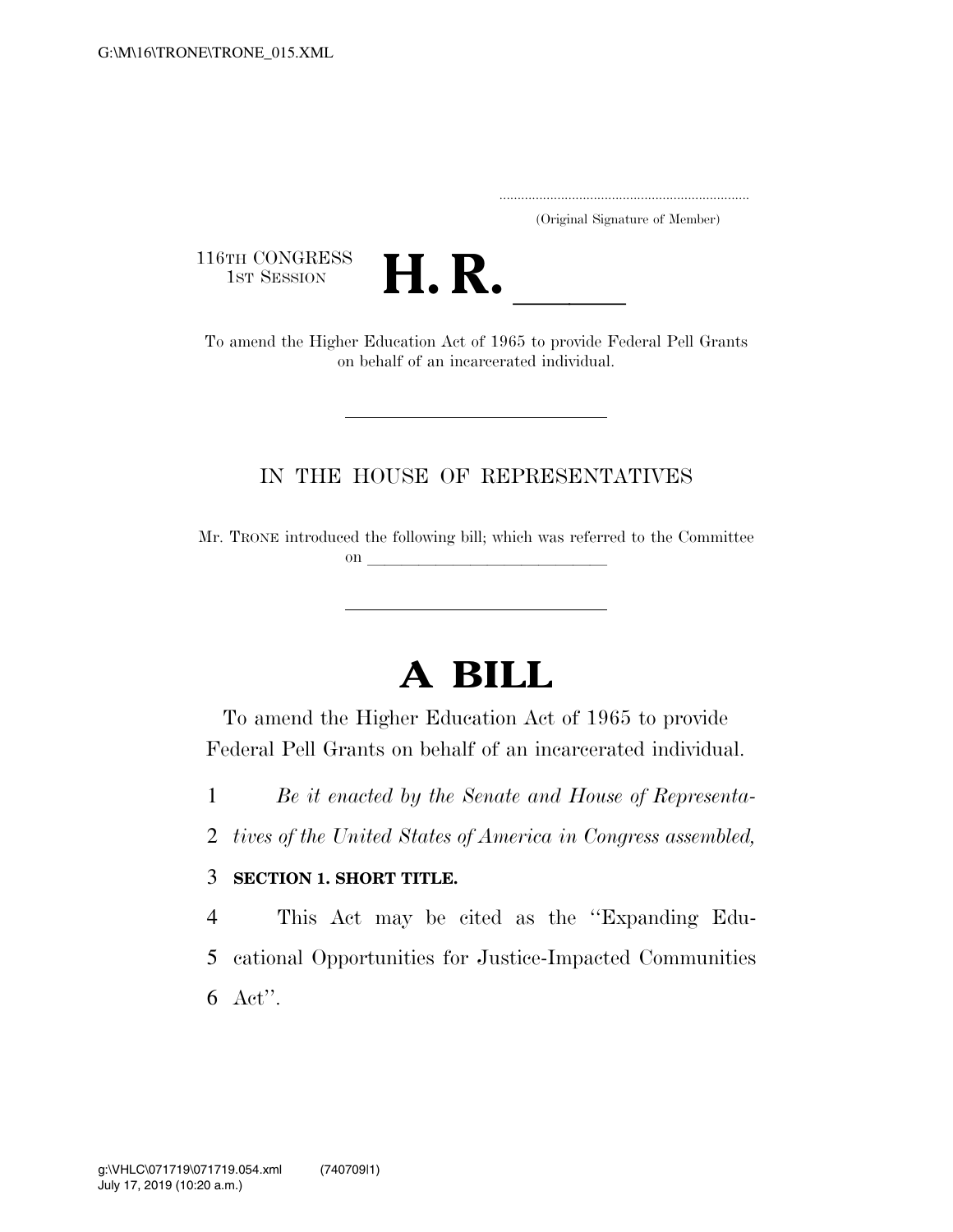$\mathfrak{D}$ 

## **SEC. 2. FEDERAL PELL GRANTS ON BEHALF OF INCARCER- ATED INDIVIDUALS.**  (a) REMOVAL OF PROHIBITION.—Section 401(b) of the Higher Education Act of 1965 (20 U.S.C. 1070a(b)) is amended by striking paragraph (6). (b) FEDERAL PELL GRANTS ON BEHALF OF INCAR-

 CERATED INDIVIDUALS.—Section 401 of the Higher Edu- cation Act of 1965 (20 U.S.C. 1070a) is amended by add-ing at the end the following:

10 "(k) FEDERAL PELL GRANTS ON BEHALF OF INCAR-CERATED INDIVIDUALS.—

| 12 | "(1) INSTITUTIONAL REQUIREMENTS. An eli-               |
|----|--------------------------------------------------------|
| 13 | gible institution may not award a Federal Pell Grant   |
| 14 | to an incarcerated individual or on behalf of such in- |
| 15 | dividual, unless the institution meets the following:  |
| 16 | "(A) The institution is approved to enroll             |
| 17 | incarcerated individuals by—                           |
| 18 | "(i) the Secretary in accordance with                  |
| 19 | paragraph $(2)$ ; and                                  |
| 20 | "(ii) an accrediting agency or associa-                |
| 21 | tion that meets the requirements of section            |
| 22 | $496(a)(C)$ .                                          |
| 23 | $\lq$ (B) The eligible institution—                    |
| 24 | "(i) is an institution of higher edu-                  |
| 25 | cation (as defined in section 101) or a                |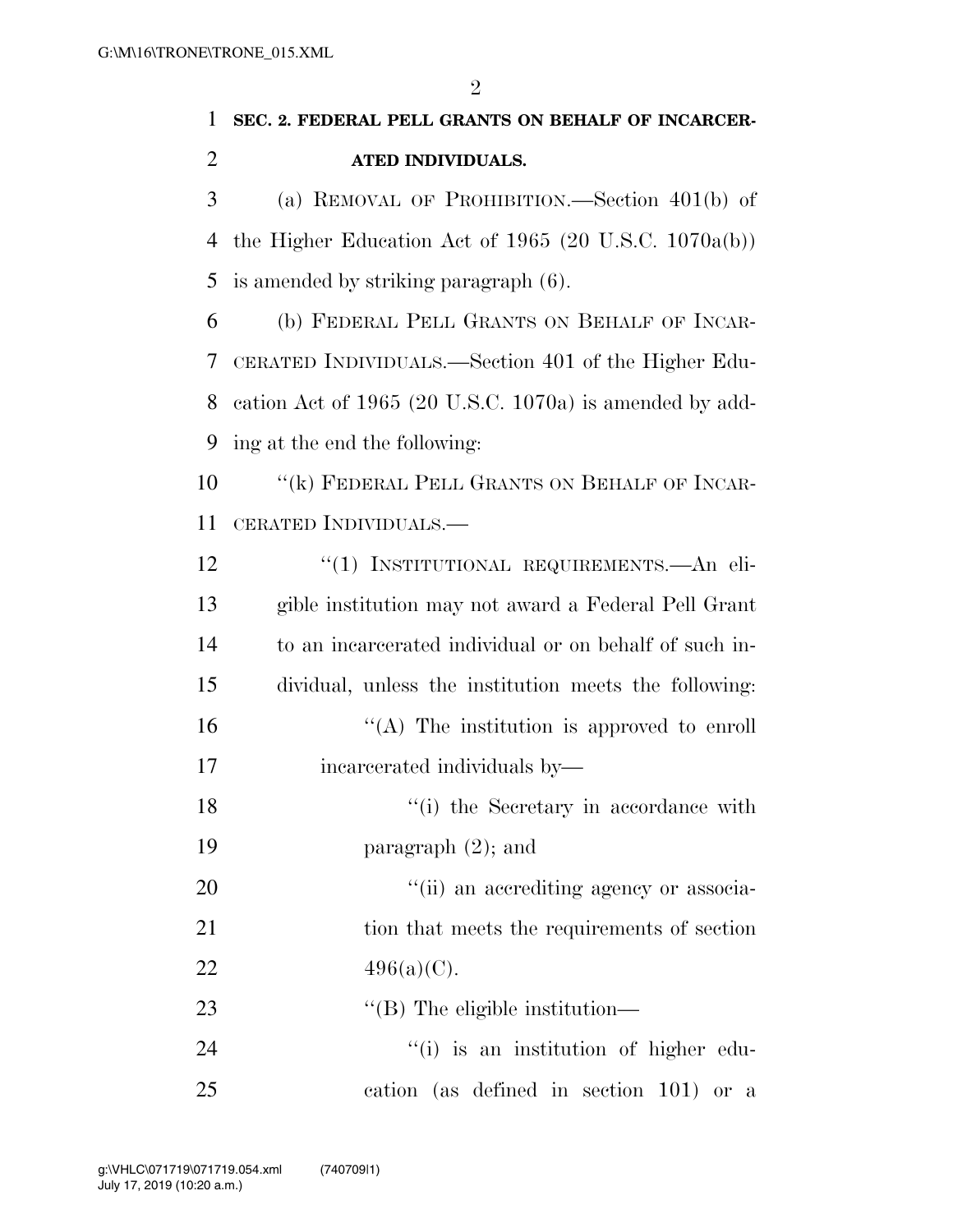| $\mathbf{1}$   | postsecondary vocational institution (as de-        |
|----------------|-----------------------------------------------------|
| $\overline{2}$ | fined in section $102(e)$ ; and                     |
| 3              | "(ii) during the preceding 5 years, has             |
| $\overline{4}$ | not been subject to the denial, withdrawal,         |
| 5              | suspension, or termination of accreditation.        |
| 6              | "(C) The institution provides each incar-           |
| 7              | cerated individual, upon completion of a course     |
| 8              | offered by the institution, with academic credits   |
| 9              | that are the equivalent to credits earned by        |
| 10             | non-incarcerated students for an equivalent         |
| 11             | course of study.                                    |
| 12             | $\lq\lq$ (D) The institution provides to the Sec-   |
| 13             | retary confirmation from each facility involved     |
| 14             | that the course of study offered by the institu-    |
| 15             | tion at such facility is accessible to incarcerated |
| 16             | individuals (including such individuals who are     |
| 17             | individuals with disabilities).                     |
| 18             | $H(E)$ The institution does not enroll incar-       |
| 19             | cerated individuals in a course of study offered    |
| 20             | primarily as a distance education program, ex-      |
| 21             | cept in a case in which the institution provides    |
| 22             | to the Secretary—                                   |
| 23             | "(i) confirmation that the distance                 |
| 24             | education program offers levels of faculty          |
| 25             | interaction, peer engagement, and student           |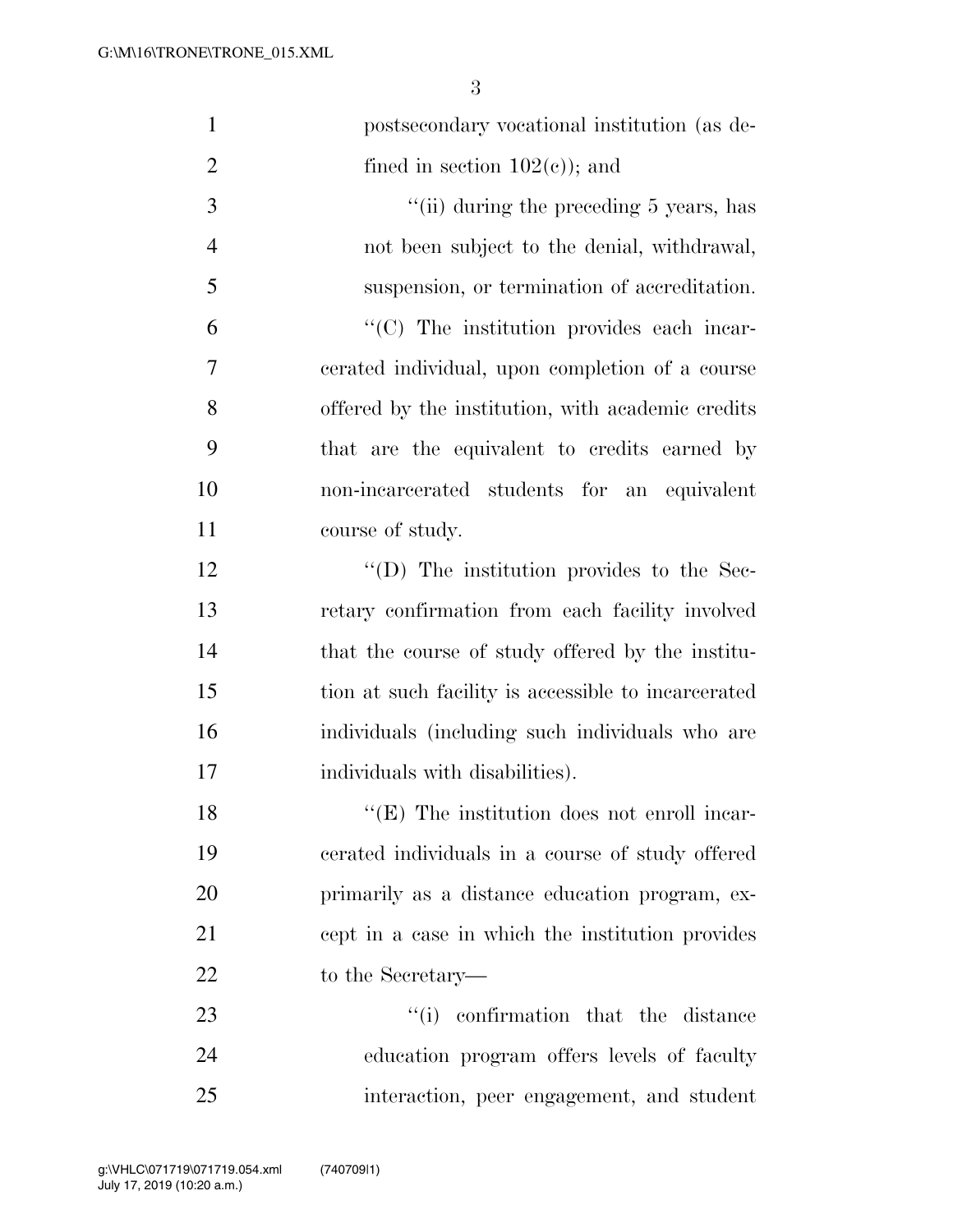| $\mathbf{1}$   | support sufficient to enable incarcerated          |
|----------------|----------------------------------------------------|
| $\overline{2}$ | individuals to successfully participate in         |
| 3              | such a program; and                                |
| $\overline{4}$ | "(ii) evidence of the institution's suc-           |
| 5              | cess in offering other distance education          |
| 6              | programs;                                          |
| $\overline{7}$ | $\lq\lq(F)$ The institution develops and carries   |
| 8              | out a process to allow each incarcerated indi-     |
| 9              | vidual to access the transcripts and any other     |
| 10             | educational records of such individual held by     |
| 11             | the institution, without regard to the facility at |
| 12             | which the individual is being held or whether      |
| 13             | the individual has been released from such a fa-   |
| 14             | cility.                                            |
| 15             | $\lq\lq(G)$ The institution develops and carries   |
| 16             | out a process to allow each incarcerated indi-     |
| 17             | vidual an opportunity to provide feedback on       |
| 18             | courses that is comparable to the opportunity to   |
| 19             | provide such feedback that the institution offers  |
| 20             | to non-incarcerated students.                      |
| 21             | "(H) The institution does not directly             |
| 22             | charge an incarcerated individual—                 |
| 23             | "(i) in the case of such an individual             |
| 24             | who is an individual with a disability, for        |
| 25             | any cost of the provision of reasonable ac-        |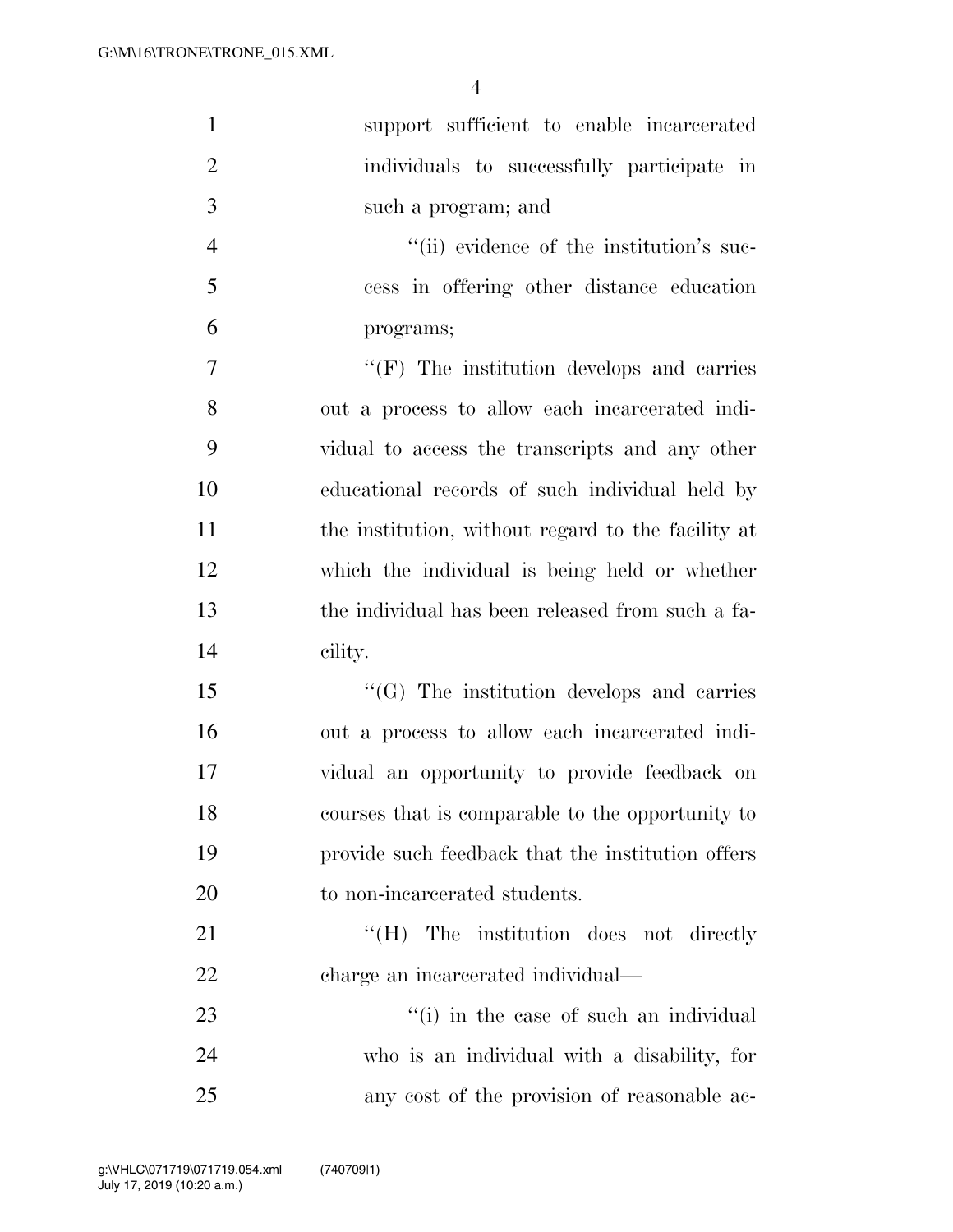commodations for the individual to partici- pate in a course of study offered by the in-stitution;

 $''(ii)$  in the case of such an individual with an expected family contribution for an award year that would not disqualify the individual from receiving a Federal Pell Grant, for any amount of the cost of at- tendance not covered by the Federal Pell Grant or other Federal assistance received by the institution on behalf of the indi- vidual by ensuring that any such amount is offset—  $\text{``(I)}$  by a State or institutional grant; or

 ''(II) other non-Federal financial assistance that does not have to be re-paid by such individual; or

19 ''(iii) in the case of such an individual with an expected family contribution for an award year that would disqualify the indi- vidual from receiving a Federal Pell Grant, an amount that exceeds such expected family contribution.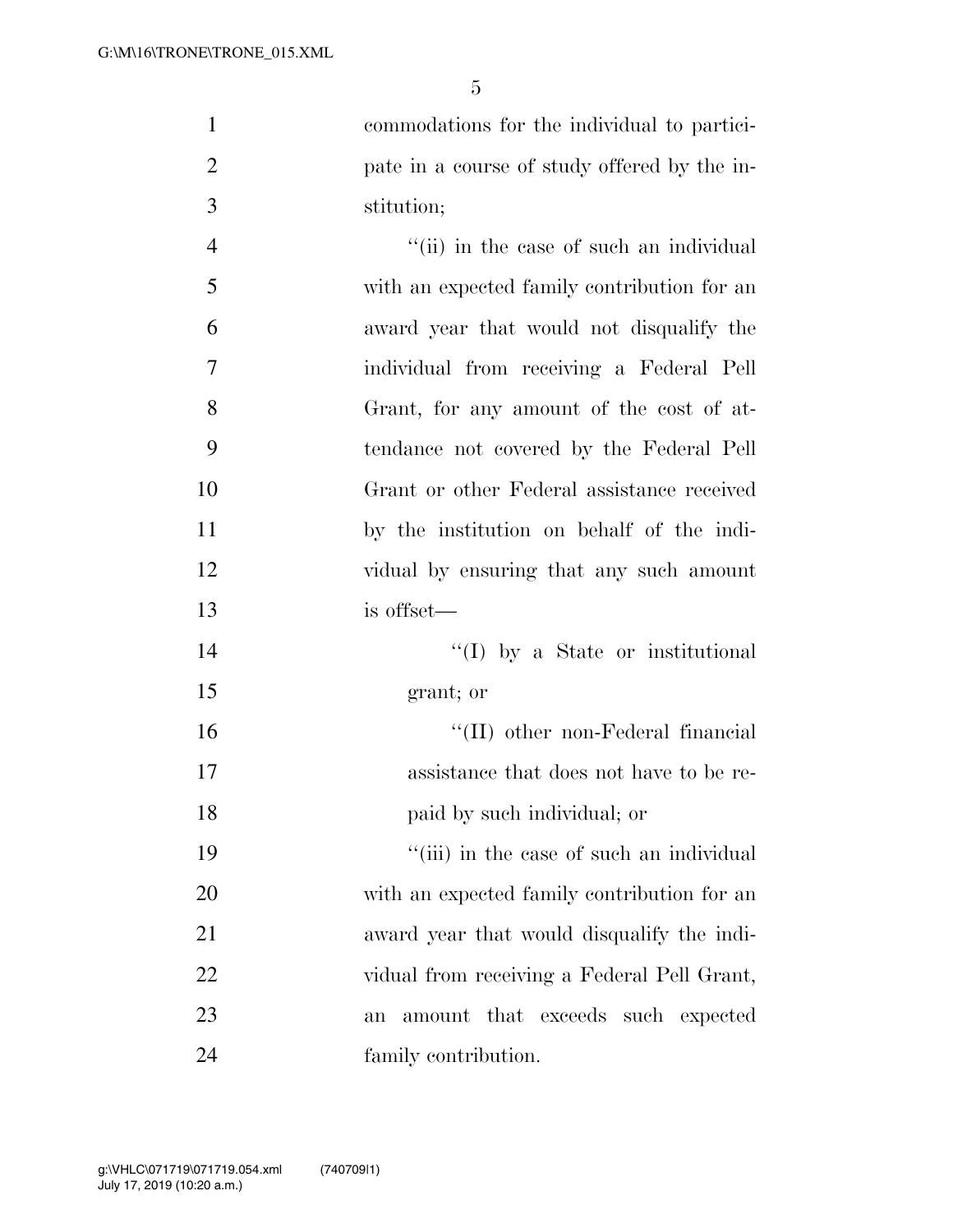| $\mathbf{1}$   | "(I) The institution does not (directly or         |
|----------------|----------------------------------------------------|
| $\overline{2}$ | indirectly) charge an incarcerated individual for  |
| 3              | an award year, an amount that exceeds the in-      |
| $\overline{4}$ | dividual's expected family contribution or the     |
| 5              | cost of attendance for such year.                  |
| 6              | $\lq\lq(J)$ The institution makes available to in- |
| 7              | carcerated individuals who are considering en-     |
| 8              | rolling in a course of study offered by the insti- |
| 9              | tution, in simple and understandable terms, the    |
| 10             | following:                                         |
| 11             | "(i) Information with respect to each              |
| 12             | course of study at the institution for which       |
| 13             | such an individual may receive a Federal           |
| 14             | Pell Grant, including-                             |
| 15             | $\lq\lq$ the cost of attendance;                   |
| 16             | $\lq\lq$ (II) the mode of instruction              |
| 17             | (such as distance education, in-person             |
| 18             | instruction, or a combination of such              |
| 19             | modes);                                            |
| 20             | "(III) the source of funds (in ad-                 |
| 21             | dition to Federal Pell Grants) used to             |
| 22             | carry out such course of study, includ-            |
| 23             | ing the funds used to ensure compli-               |
| 24             | ance with subparagraph $(G)$ ;                     |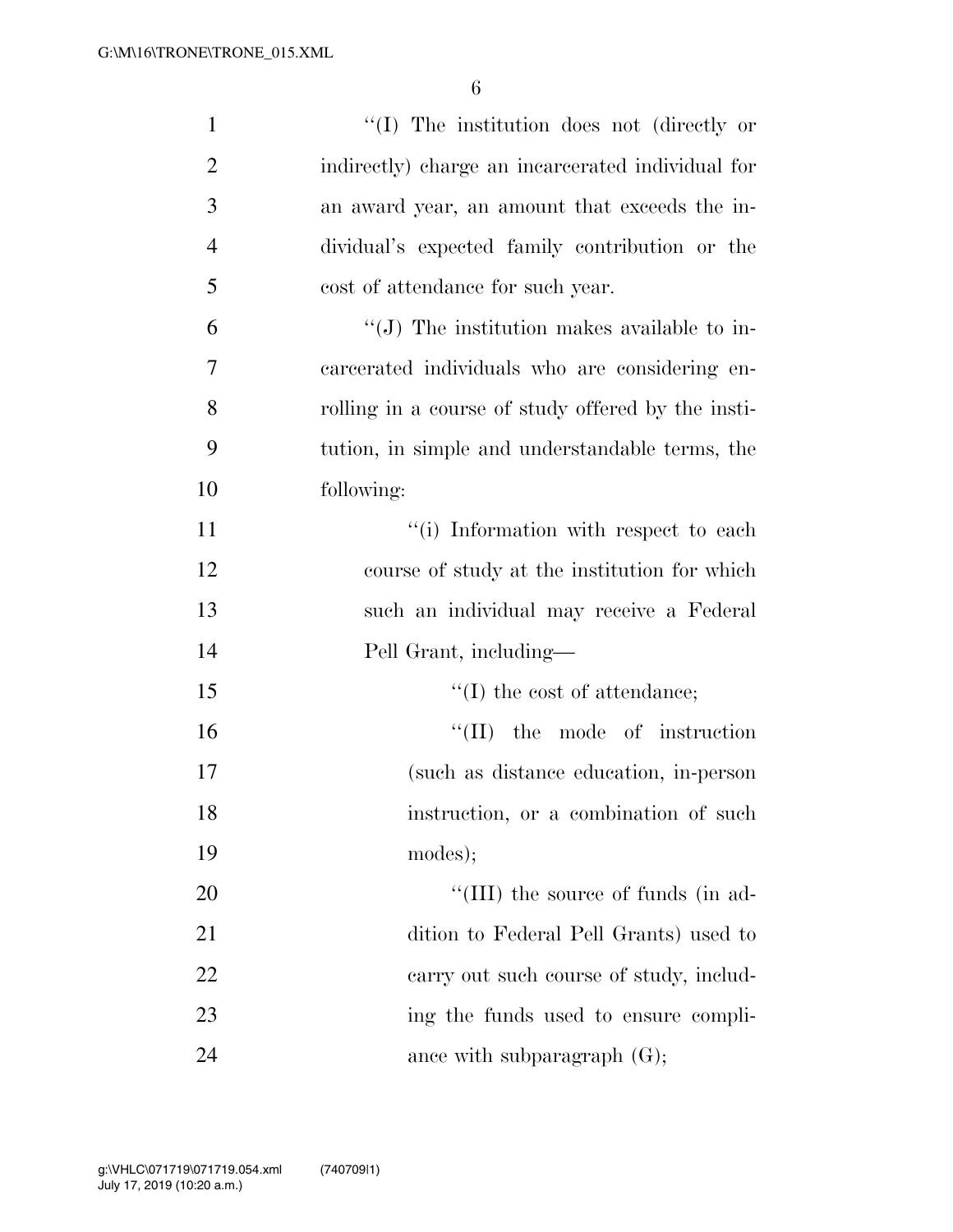| $\mathbf{1}$   | $\lq\lq (IV)$ how enrollment in such    |
|----------------|-----------------------------------------|
| $\overline{2}$ | course of study will impact the period  |
| 3              | of eligibility for Federal Pell Grants  |
| $\overline{4}$ | for such an individual, including in a  |
| 5              | case in which the individual is trans-  |
| 6              | ferred to another facility or released  |
| 7              | before the completion of such course;   |
| 8              | $\lq\lq$ the transferability of credits |
| 9              | earned, and the acceptability of such   |
| 10             | credits toward a certificate or degree  |
| 11             | program offered by the institution;     |
| 12             | and                                     |
| 13             | "(VI) the process for continuing        |
| 14             | postsecondary education-                |
| 15             | "(aa) upon transfer to an-              |
| 16             | other facility; or                      |
| 17             | "(bb) after the student's pe-           |
| 18             | riod of incarceration or confine-       |
| 19             | ment.                                   |
| 20             | "(VII) The process for con-             |
| 21             | tinuing enrollment at the institution   |
| 22             | after the student's period of incarcer- |
| 23             | ation or confinement, including any     |
| 24             | barriers to admission (such as crimi-   |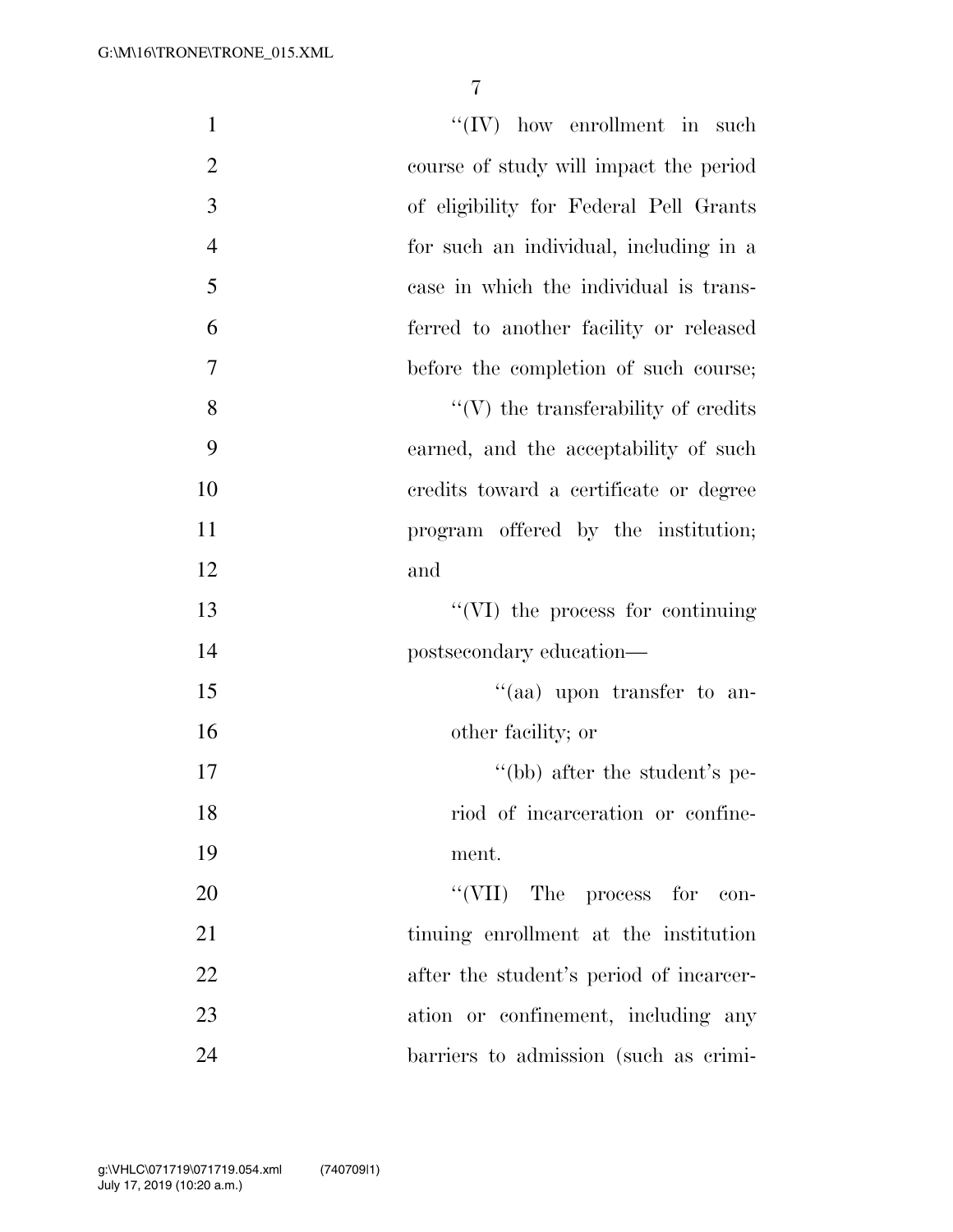| $\mathbf{1}$   | nal history questions on applications           |
|----------------|-------------------------------------------------|
| $\overline{2}$ | for admission to such institution).             |
| 3              | "(ii) In the case of an institution that        |
| $\overline{4}$ | offers a program to prepare incarcerated        |
| 5              | individuals for gainful employment in a         |
| 6              | recognized occupation (as such term is          |
| 7              | used in sections $101(b)(1)$ , $102(e)(1)(A)$ , |
| 8              | and $481(b)(1)(A)(i)$ —                         |
| 9              | $\lq\lq$ information on any applica-            |
| 10             | ble State licensure and certification           |
| 11             | requirements, including the require-            |
| 12             | ments of the State in which the facil-          |
| 13             | ity involved is located and each State          |
| 14             | in which such individuals permanently           |
| 15             | reside; and                                     |
| 16             | $\lq\lq$ (II) restrictions related to the       |
| 17             | employment of formerly incarcerated             |
| 18             | individuals for each recognized occu-           |
| 19             | pation for which the course of study            |
| 20             | prepares students, including such re-           |
| 21             | strictions—                                     |
| 22             | "(aa) in Federal law; and                       |
| 23             | $\lq\lq(bb)$ in the laws of the                 |
| 24             | State in which the facility in-                 |
| 25             | volved is located and each State                |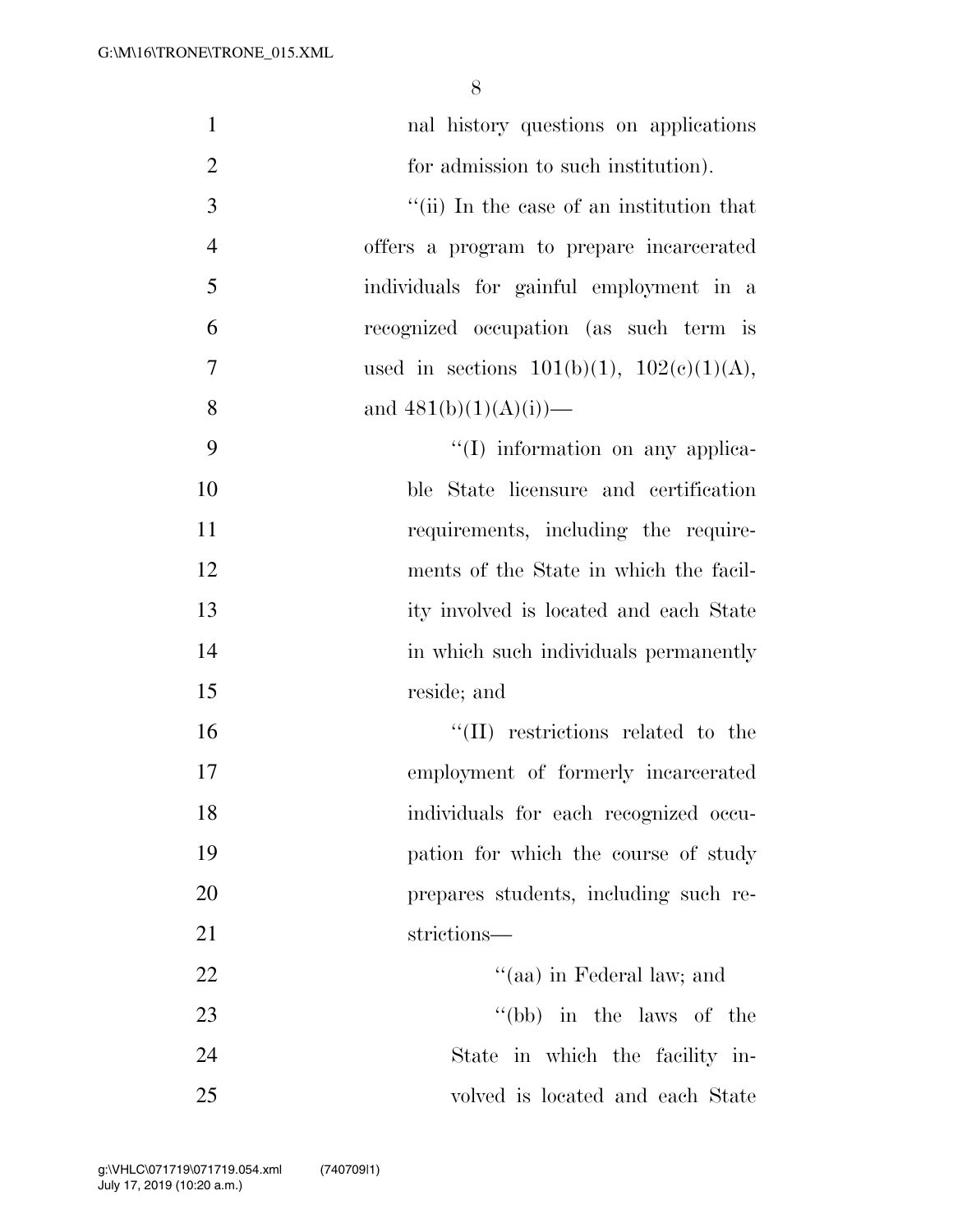| $\mathbf{1}$   | in which such individuals perma-                  |
|----------------|---------------------------------------------------|
| $\overline{2}$ | nently reside.                                    |
| 3              | $\lq\lq$ (K) The institution submits the informa- |
| 4              | tion described in subparagraph (J) to each fa-    |
| 5              | cility involved, the Secretary, and the accred-   |
| 6              | iting agency or association described in sub-     |
| 7              | paragraph $(A)(ii)$ .                             |
| 8              | $``(2)$ APPROVAL BY THE SECRETARY.—               |
| 9              | "(A) INITIAL ELIGIBILITY.—With respect            |
| 10             | to an eligible institution that seeks to award    |
| 11             | Federal Pell Grants to incarcerated individuals   |
| 12             | under this subsection, the Secretary shall make   |
| 13             | an initial determination about whether such in-   |
| 14             | stitution meets the requirements of this sub-     |
| 15             | section, which shall include a confirmation that  |
| 16             | the institution—                                  |
| 17             | "(i) has secured the approval required            |
| 18             | under paragraph $(1)(A)(ii)$ ; and                |
| 19             | "(ii) meets the requirements of para-             |
| 20             | graph $(1)(B)$ .                                  |
| 21             | "(B) ONGOING ELIGIBILITY.—Not later               |
| 22             | than 5 years after the Secretary makes an ini-    |
| 23             | tial determination under subparagraph (A) that    |
| 24             | an institution meets the requirements of this     |
| 25             | subsection, and not less than every 5 years       |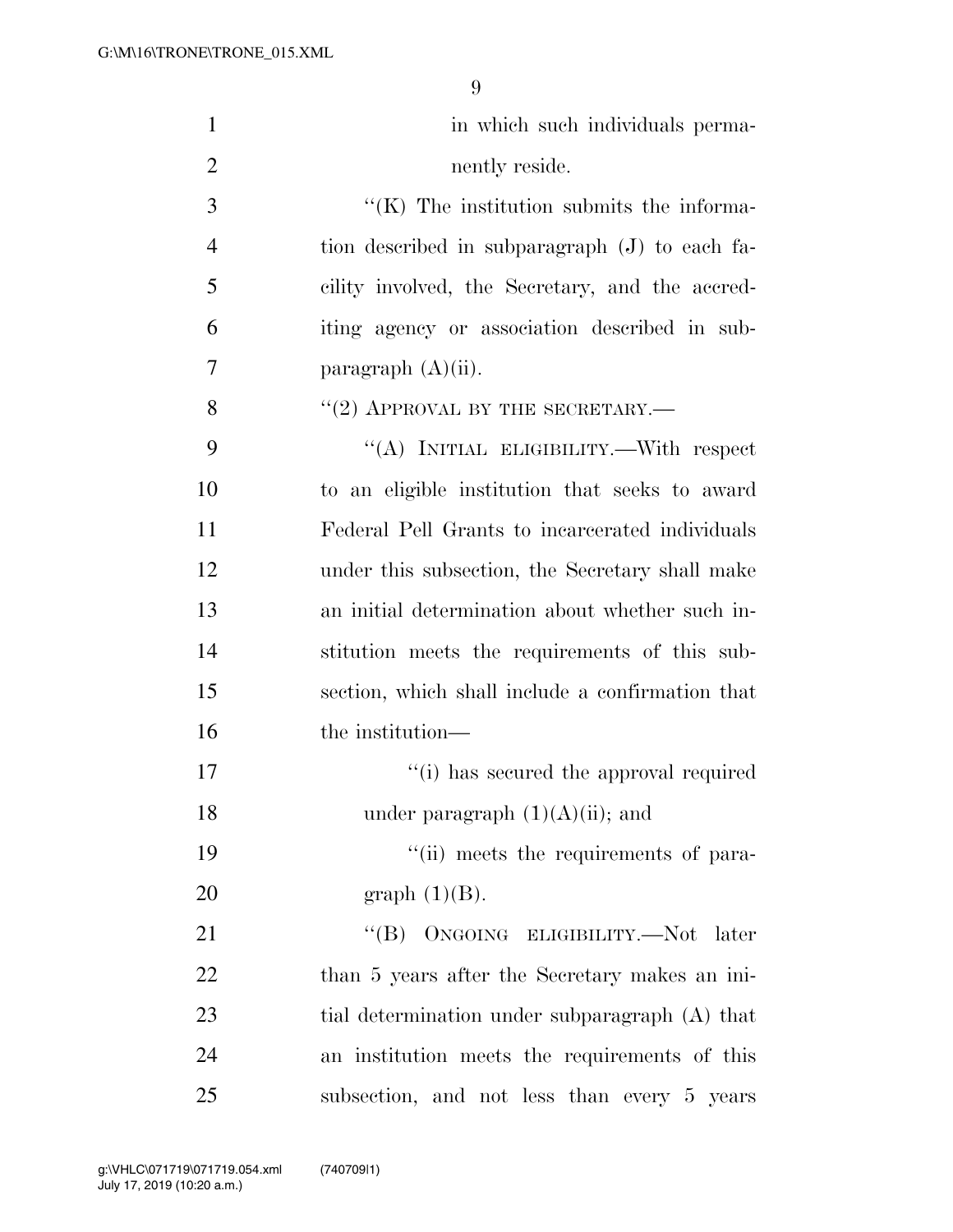| $\mathbf{1}$   | thereafter, the Secretary shall determine wheth-       |
|----------------|--------------------------------------------------------|
| $\overline{2}$ | er such institution continues to meet the re-          |
| 3              | quirements of this subsection, based on-               |
| $\overline{4}$ | "(i) a review of the data collected                    |
| 5              | under paragraph $(3)$ with respect to the              |
| 6              | courses of study offered by such institution           |
| 7              | in which incarcerated individuals are en-              |
| 8              | rolled, and other applicable information               |
| 9              | that may be available to the Secretary; and            |
| 10             | "(ii) whether such institution meets"                  |
| 11             | the requirements of paragraph (1).                     |
| 12             | "(3) DATA COLLECTION.—The Secretary shall,             |
| 13             | on at least an annual basis, collect data with respect |
| 14             | to each course of study offered by each institution    |
| 15             | at which incarcerated individuals are enrolled, in-    |
| 16             | cluding—                                               |
| 17             | $\lq\lq$ the demographics of such individuals;         |
| 18             | "(B) the share of such individuals receiv-             |
| 19             | ing Federal Pell Grants;                               |
| 20             | "(C) information on the academic out-                  |
| 21             | comes of such individuals (such as credits at-         |
| 22             | tempted and earned, and credential and degree          |
| 23             | completion);                                           |
| 24             | $\lq\lq$ to the extent practicable, information        |
| 25             | on post-release outcomes of such individuals           |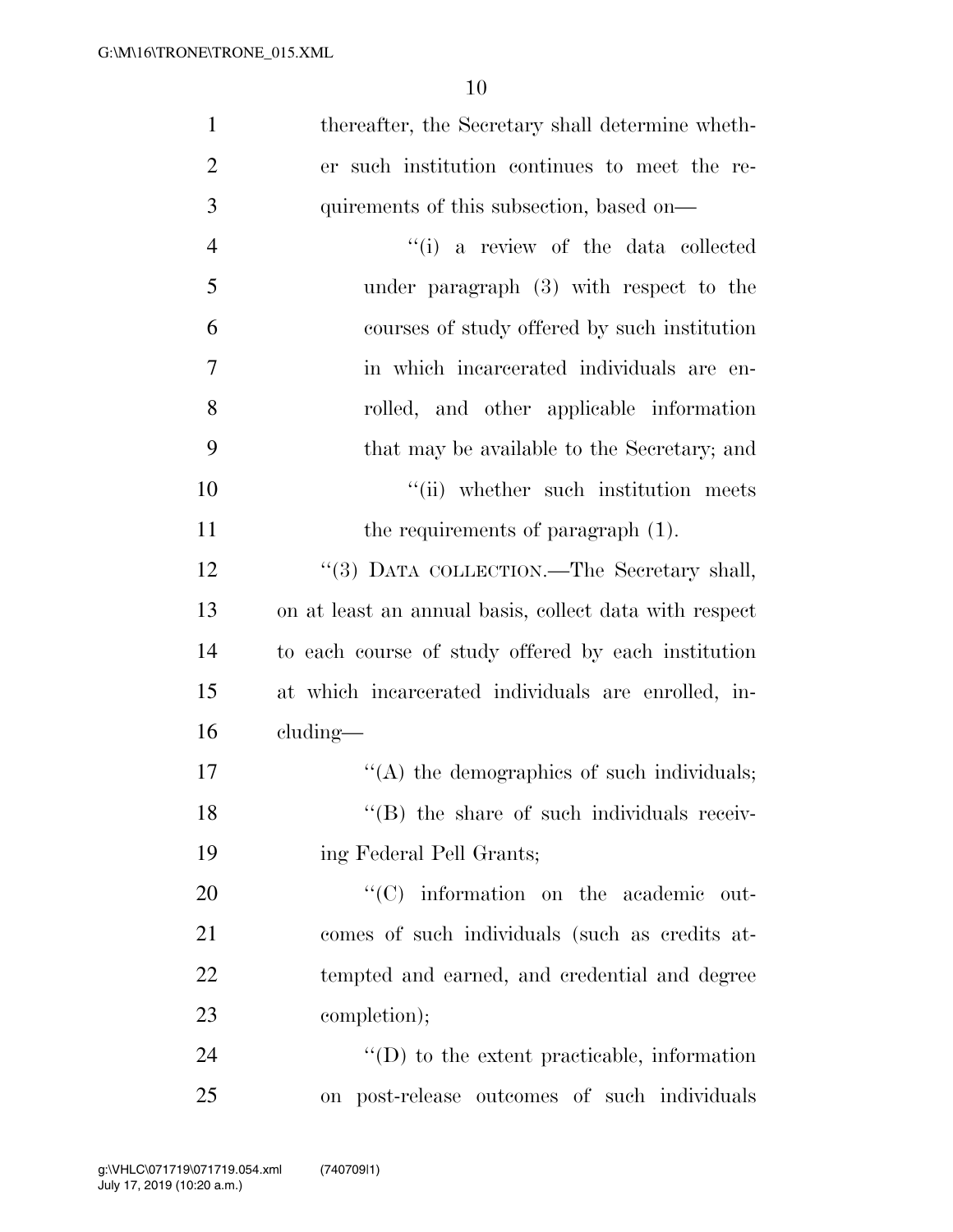| $\mathbf{1}$   | (such as continued postsecondary enrollment,      |
|----------------|---------------------------------------------------|
| $\overline{2}$ | employment, and recidivism); and                  |
| 3              | $\lq\lq(E)$ any data from student satisfaction    |
| $\overline{4}$ | surveys conducted by the institution or the fa-   |
| 5              | cility involved regarding such course of study.   |
| 6              | "(4) DEFINITIONS.—In this subsection:             |
| $\tau$         | "(A) COST OF ATTENDANCE.—The term                 |
| 8              | 'cost of attendance' has the meaning given the    |
| 9              | term in section 472.                              |
| 10             | "(B) FACILITY.—The term 'facility'                |
| 11             | means-                                            |
| 12             | "(i) a place used for the confinement             |
| 13             | of individuals convicted of a criminal of-        |
| 14             | fense that is owned by, or under contract         |
| 15             | to, the Bureau of Prisons, a State, or a          |
| 16             | unit of local government; or                      |
| 17             | "(ii) a facility to which an individual           |
| 18             | subject to involuntary civil confinement is       |
| 19             | committed.                                        |
| 20             | "(C) FACILITY INVOLVED.—The term 'fa-             |
| 21             | cility involved' means, when used with respect    |
| 22             | to an institution of higher education, a facility |
| 23             | at which a course of study of the institution is  |
| 24             | offered to incarcerated individuals.              |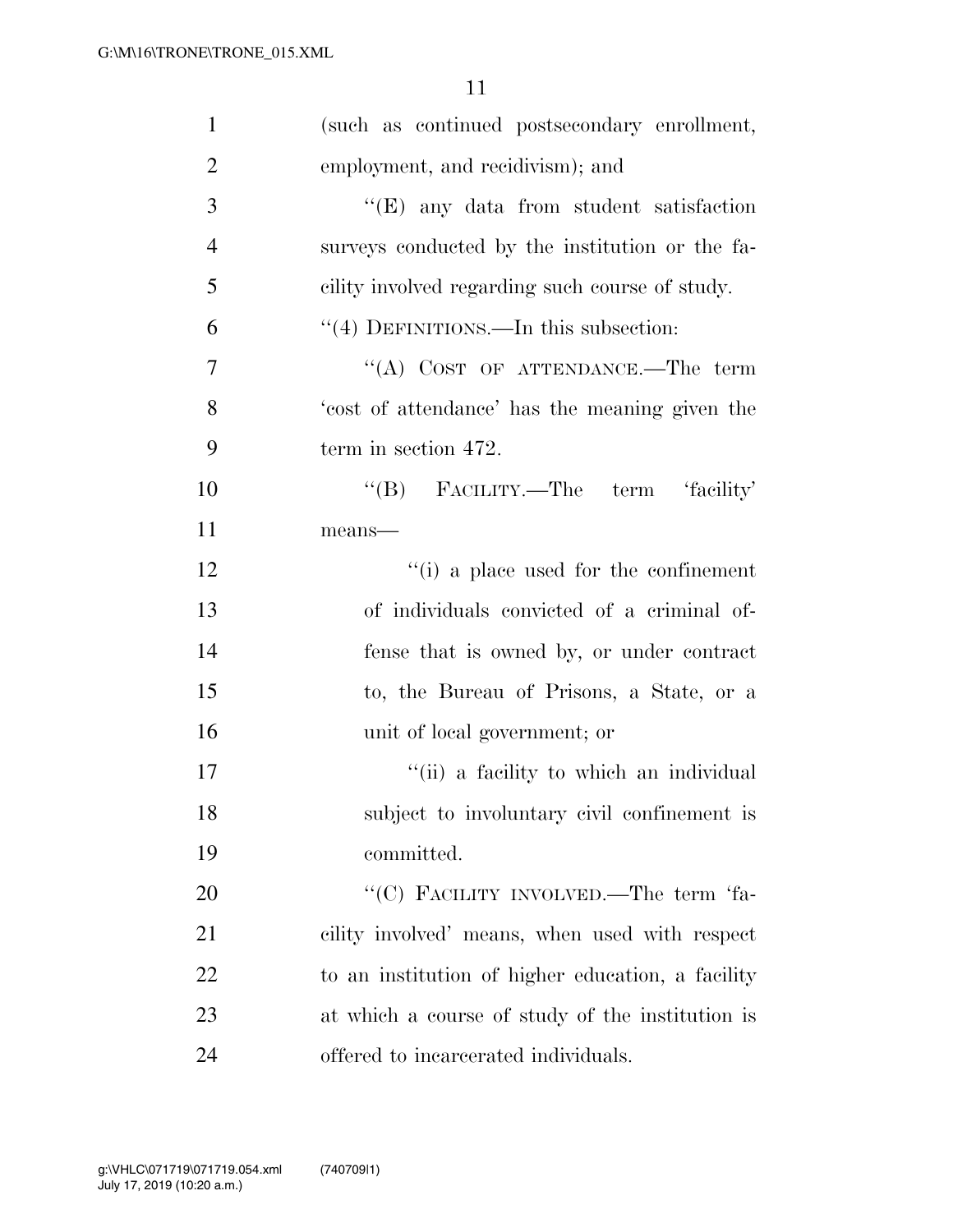| $\mathbf{1}$   | "(D) INCARCERATED INDIVIDUAL.—The                    |  |  |
|----------------|------------------------------------------------------|--|--|
| $\overline{2}$ | term 'incarcerated individual' means an indi-        |  |  |
| 3              | vidual who is incarcerated in a facility or who      |  |  |
| $\overline{4}$ | is subject to an involuntary civil commitment.       |  |  |
| 5              | "(E) NON-INCARCERATED STUDENT.—The                   |  |  |
| 6              | term 'non-incarcerated student' means a stu-         |  |  |
| 7              | dent at an institution of higher education who       |  |  |
| 8              | is not an incarcerated individual.".                 |  |  |
| 9              | SEC. 3. FAFSA.                                       |  |  |
| 10             | Section 483 of the Higher Education Act of 1965 (20) |  |  |
| 11             | U.S.C. 1090) is amended—                             |  |  |
| 12             | $(1)$ in subsection $(a)(4)$ , by adding at the end  |  |  |
| 13             | the following:                                       |  |  |
| 14             | $\lq\lq$ (C) INCARCERATED INDIVIDUALS.—              |  |  |
|                | ``(i)<br>IN GENERAL.—The Secretary                   |  |  |
| 15             |                                                      |  |  |
| 16             | shall streamline the forms and processes             |  |  |
| 17             | for an incarcerated individual (as defined           |  |  |
| 18             | in section $401(k)(4)$ to apply for a Fed-           |  |  |
| 19             | eral Pell Grant under section 401, which—            |  |  |
| 20             | $\lq\lq$ shall be used to determine                  |  |  |
| 21             | the expected family contribution for                 |  |  |
| 22             | such individual as of the date of en-                |  |  |
| 23             | rollment in the course for which the                 |  |  |
| 24             | individual is applying for such Federal              |  |  |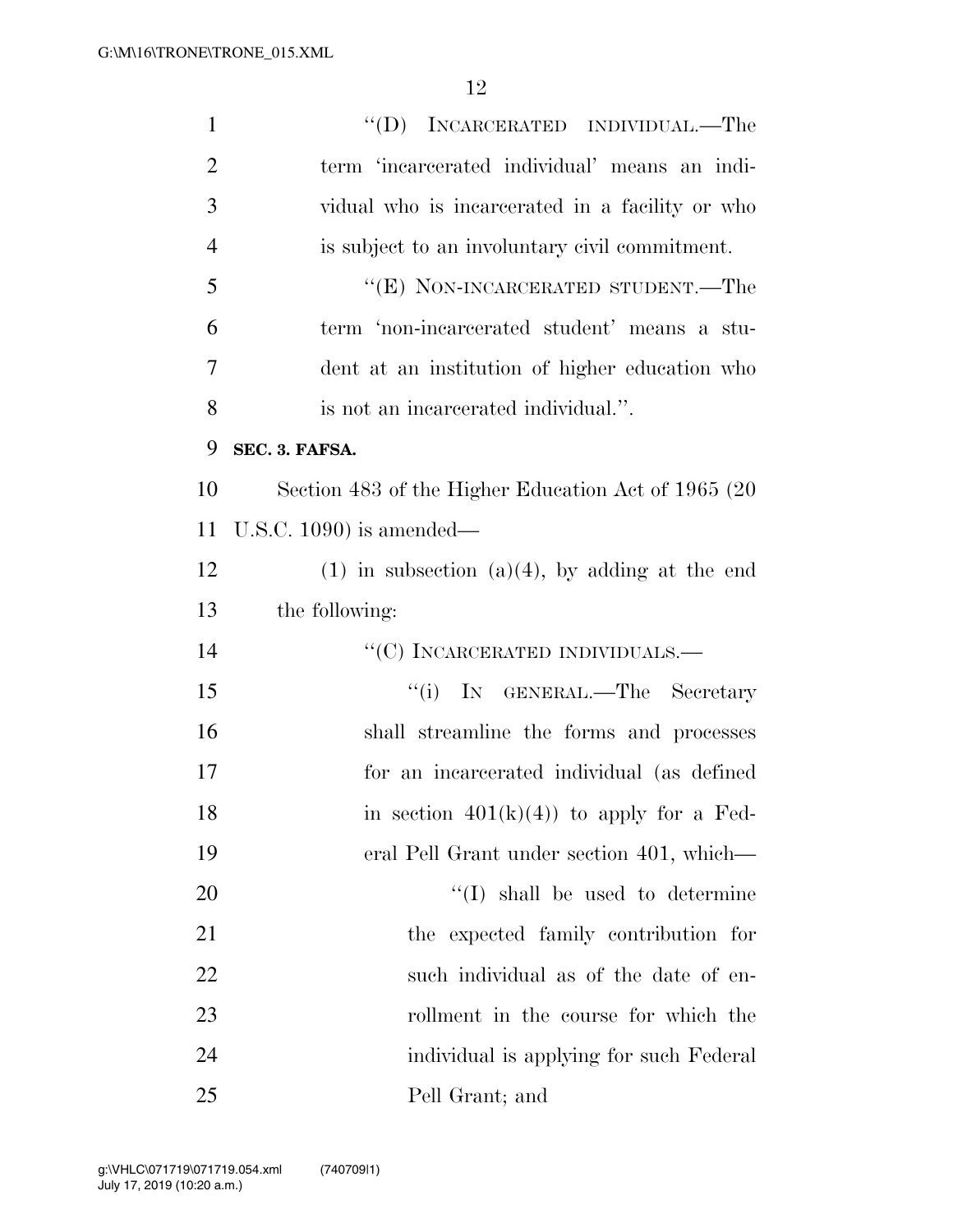1  $\text{``(II)}$  may include—

| 2  | $\cdot$ (aa) notwithstanding sec-     |
|----|---------------------------------------|
| -3 | tion $12(f)$ of the Military Selec-   |
|    | tive Service Act (50 U.S.C.           |
| -5 | $3811(f)$ , a waiver of the selective |
|    | service registration requirement;     |

7 ''(bb) flexibility in the sub- mission of any required docu- mentation required to verify eligi-10 bility for a Federal Pell Grant; and

12 ''(cc) assistance in rehabili-13 tating loans under section 428F. 14 ''(ii) REPORT.—Not later than 1 year after the date of enactment of the Expand- ing Educational Opportunities for Justice- Impacted Communities Act, the Secretary shall submit to the Committee on Edu- cation and Labor of the House of Rep- resentatives and the Committee on Health, Education, Labor, and Pensions of the Senate, and make publicly available on the website of the Department, a report on how the forms and processes are being 25 streamlined under clause (i)."; and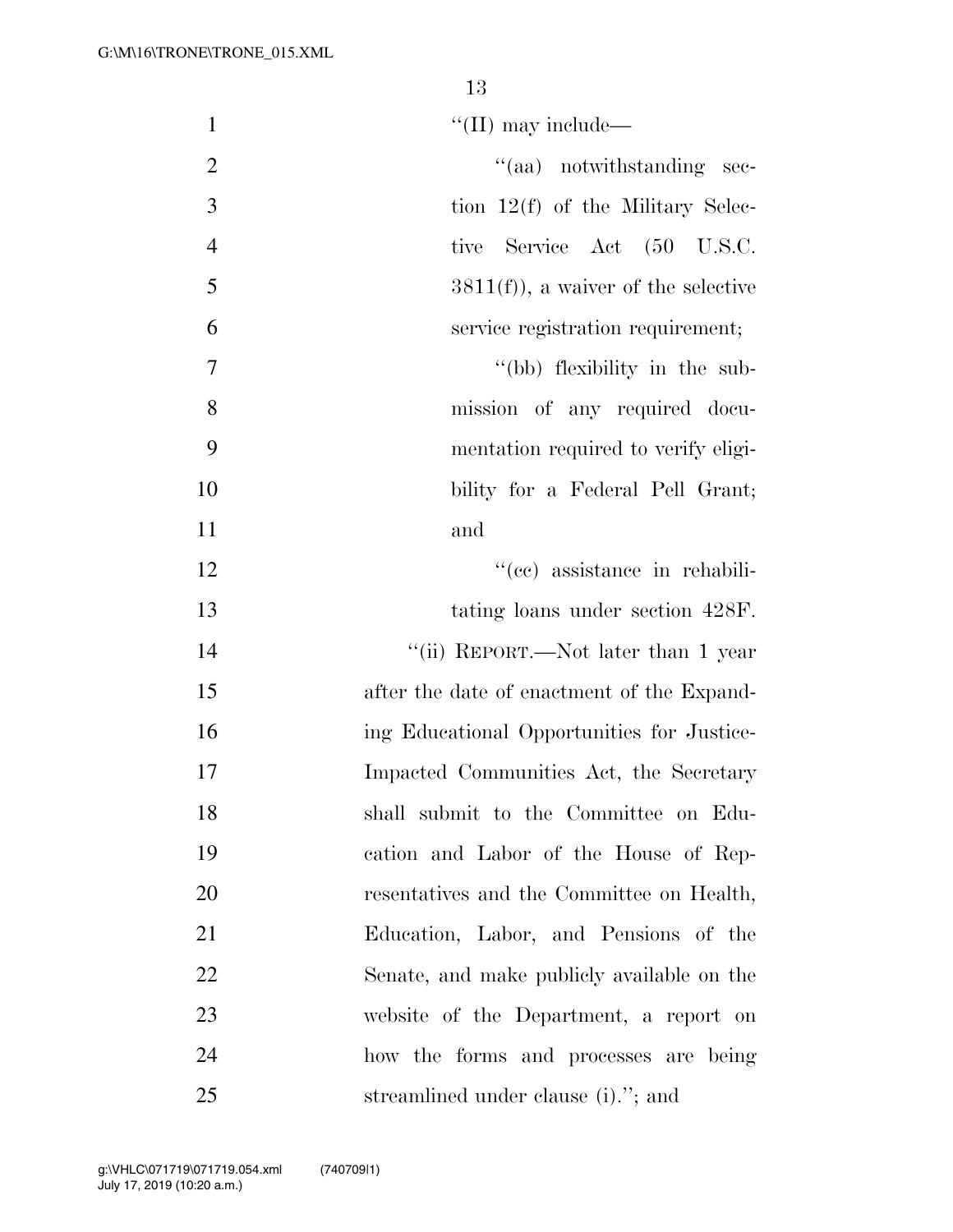| $\mathbf{1}$   | $(2)$ by adding at the end the following:                       |
|----------------|-----------------------------------------------------------------|
| $\overline{2}$ | "(i) PROHIBITION ON QUESTIONS RELATING<br>TO                    |
| 3              | DRUG OFFENSES.—The Secretary may not include on the             |
| 4              | forms developed under this subsection any data items re-        |
| 5              | lating to whether an applicant has a conviction of any of-      |
| 6              | fense under any Federal or State law involving the posses-      |
| 7              | sion or sale of a controlled substance (as defined in section   |
| 8              | $102(6)$ of the Controlled Substances Act $(21 \text{ U.S.C.})$ |
| 9              | $802(6)$                                                        |
| 10             | SEC. 4. REMOVAL OF SUSPENSION OF ELIGIBILITY FOR                |
| 11             | DRUG-RELATED OFFENSES.                                          |
| 12             | Section 484 of the Higher Education Act of 1965 (20)            |
| 13             | U.S.C. 1091) is amended by striking subsection $(r)$ .          |
| 14             | SEC. 5. ACCREDITING AGENCY RECOGNITION OF INSTITU-              |
| 15             | TIONS ENROLLING INCARCERATED INDIVID-                           |
| 16             | <b>UALS.</b>                                                    |
| 17             | Section $496(a)(4)$ of the Higher Education Act of              |
| 18             | 1965 (20 U.S.C. 1099b(a)(4)) is amended—                        |
| 19             | $(1)$ in subparagraph $(A)$ , by striking "and" at              |
| 20             | the end;                                                        |
| 21             | $(2)$ in subparagraph $(B)(ii)$ , by inserting "and"            |
| 22             | at the end; and                                                 |
| 23             | $(3)$ by adding at the end the following:                       |
| 24             | $\lq\lq$ <sup>"</sup> (C) if such agency or association has or  |
| 25             | seeks to include within its scope of recognition                |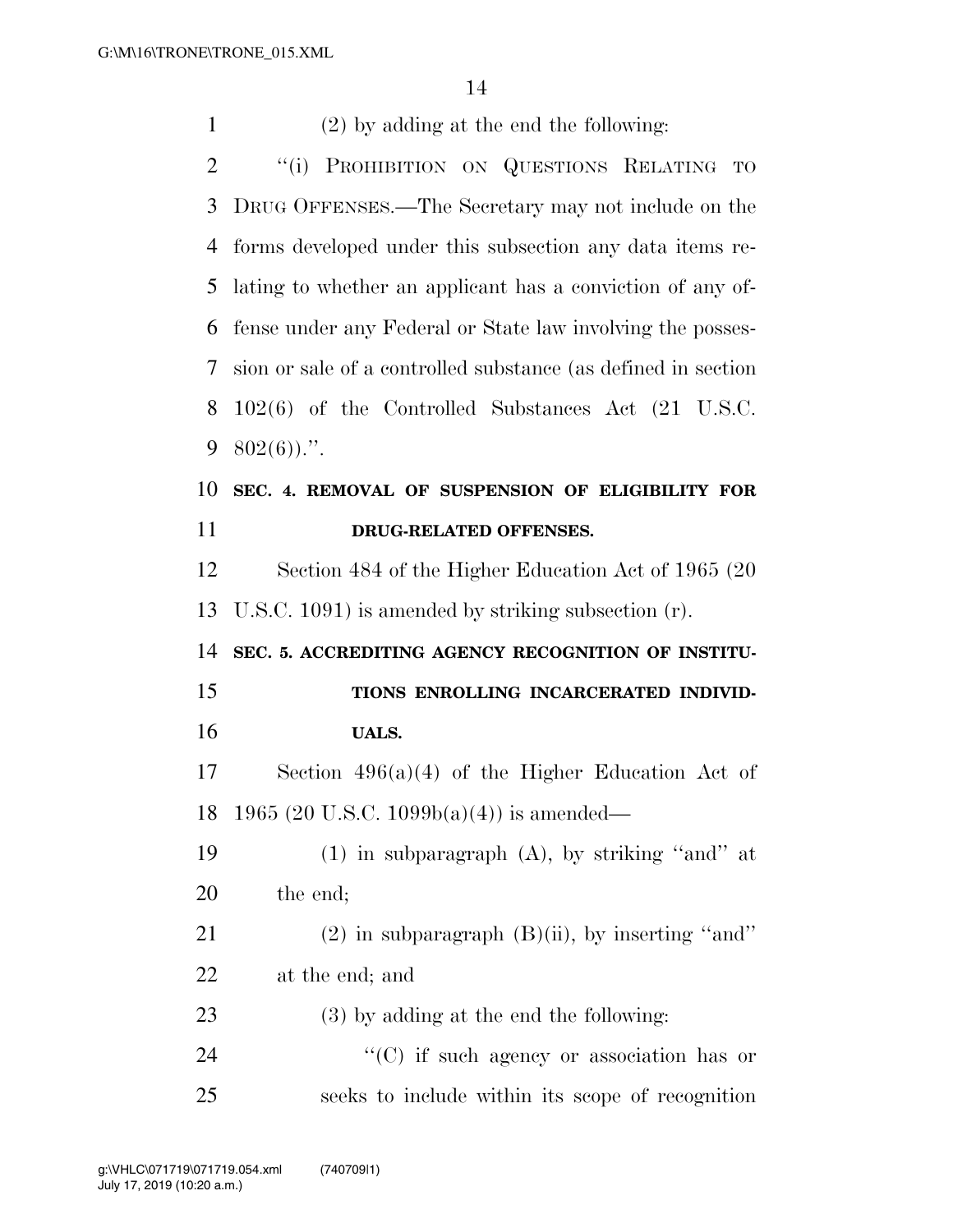| $\mathbf{1}$   | the evaluation of the quality of institutions of  |
|----------------|---------------------------------------------------|
| $\overline{2}$ | higher education that seek to award Federal       |
| 3              | Pell Grants under section $401(k)$ to incarcer-   |
| $\overline{4}$ | ated individuals for a course of study at such    |
| 5              | institution, such agency or association shall, in |
| 6              | addition to meeting the other requirements of     |
| 7              | this subpart, demonstrate to the Secretary        |
| 8              | that-                                             |
| 9              | "(i) the agency or association's stand-           |
| 10             | ards include a process for determining if         |
| 11             | the institution has the capability to effec-      |
| 12             | tively offer such a course of study to incar-     |
| 13             | cerated individuals; and                          |
| 14             | "(ii) the agency or association re-               |
| 15             | quires a demonstration that—                      |
| 16             | $\lq\lq$ such course of study is                  |
| 17             | taught by faculty with experience and             |
| 18             | credentials comparable to the experi-             |
| 19             | ence and credentials of faculty who               |
| 20             | teach courses of study available to               |
| 21             | non-incarcerated students enrolled at             |
| 22             | the institution;                                  |
| 23             | $\lq\lq$ (II) academic credits earned by          |
| 24             | incarcerated individuals for comple-              |
| 25             | tion of a course of study are treated             |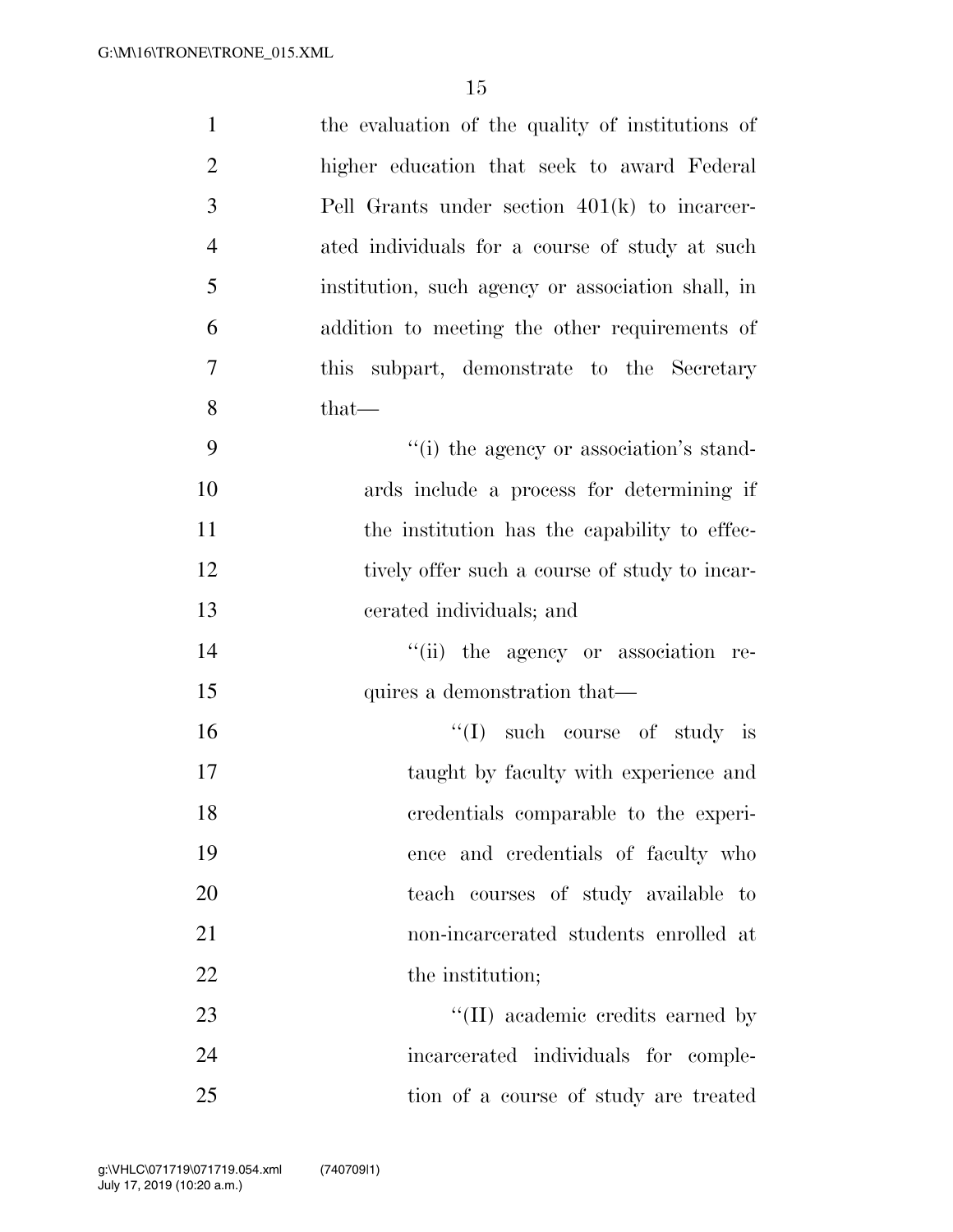by the institution as the equivalent to credits earned by non-incarcerated students for an equivalent course;

4 ''(III) the institution provides sufficient educational content and re- sources to students enrolled in such a course of study that are, to the extent practicable, consistent with the edu- cational content and resources avail-able to non-incarcerated students; and

 $\mathcal{C}(IV)$  the institution has the ca- pacity, staffing, and expertise to pro- vide incarcerated individuals with the support and advising services nec- essary to select and successfully par-16 ticipate in such a course of study and, to the extent practicable, with support upon reentry (including career and 19 academic advising);".

**SEC. 6. REPORT ON IMPACTS OF FEDERAL PELL GRANTS** 

- 
- **AWARDED TO INCARCERATED INDIVIDUALS.**

 Not later than 3 years after the date of enactment of this Act, the Secretary of Education shall submit to the Committee on Education and Labor of the House of Representatives and the Committee on Health, Education,